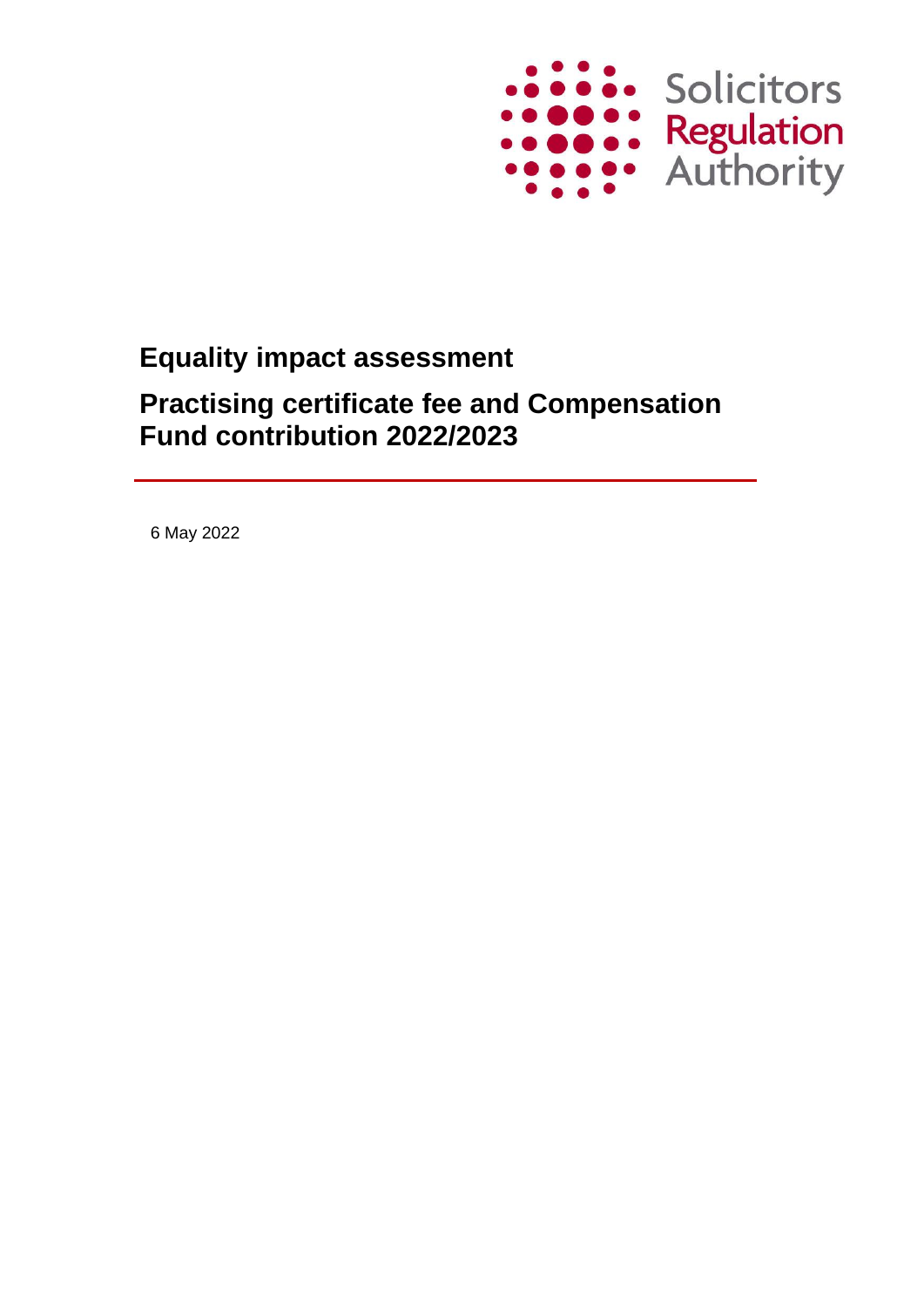#### **Practising certificate fee and Compensation Fund contribution 2022/23 equality impact assessment**

- 1. This is an equality impact assessment of the annual practising certificate (PC) fee that we are proposing to fund the SRA's work, and the contribution proposed for the Compensation Fund in 2022/23. It is focused on the level of the fees, rather than the basis upon which the fee is calculated.
- 2. We are proposing a relatively small increase of £6 for the regulatory element of the PC fee in 2022/23 and a decrease in the Compensation Fund contribution of £10. So overall, there will a decrease of £4 for individuals. Last year, the practising certificate fee was £306. This was made up of regulatory fee of £266 and a Compensation Fund fee of £40.
- 3. The annual PC fee paid by practising solicitors and law firms regulated by the SRA is collected by the SRA. The fee covers the running costs of the SRA, certain Law Society activities and levies for the Solicitors Disciplinary Tribunal, the Legal Services Board, the Financial Conduct Authority (for money laundering activity), and the Legal Ombudsman. These fees are determined annually, based on the combined requirements of the various organisations involved.
- 4. The overall PC fee is likely to increase slightly this year we will not know the total figure until a final decision has been made on the Law Society's share and the levies paid to the relevant organisations. This impact assessment is based on the proposed £6 increase to the SRA's share. The Law Society is [consulting](https://www.lawsociety.org.uk/membership/practising-fee-consultation)  [on its corporate strategy and proposed share of the PC fee](https://www.lawsociety.org.uk/membership/practising-fee-consultation) until 27 May 2022. We will work with the Law Society to review this impact assessment once we are in a position to calculate the overall PC fee.
- 5. The Compensation Fund is a discretionary fund of last resort to protect the users of legal services. It provides financial redress to people who have incurred financial losses which are not covered by professional indemnity insurance, for example if a solicitor has been dishonest. The Fund is managed by the SRA and financed by annual contributions from solicitors and law firms that we regulate.
- 6. We have used the diversity data we collect from law firms to inform this impact assessment. Our last firm diversity data collection took place in 2021 and the data and key findings are [published on](https://www.sra.org.uk/solicitors/resources/diversity-toolkit/law-firm-diversity-tool/) our website.

## **Practising fees - law firms**

- 7. The annual practising certificate fee is made up of a firm contribution based on turnover and a fixed fee for each practising solicitor in the firm. Details of our [fee model](https://www.sra.org.uk/mysra/fees/current-fees/) are available on our website. Our understanding is that, in most cases, a law firm will pay the fee on behalf of its practising solicitors as well as the element of the fee that is based on turnover.
- 8. This means that firms with a higher number of PC holders and a higher turnover will pay more. The profile of SRA regulated firms ranges from sole practices with one solicitor and a low turnover, to very large firms with hundreds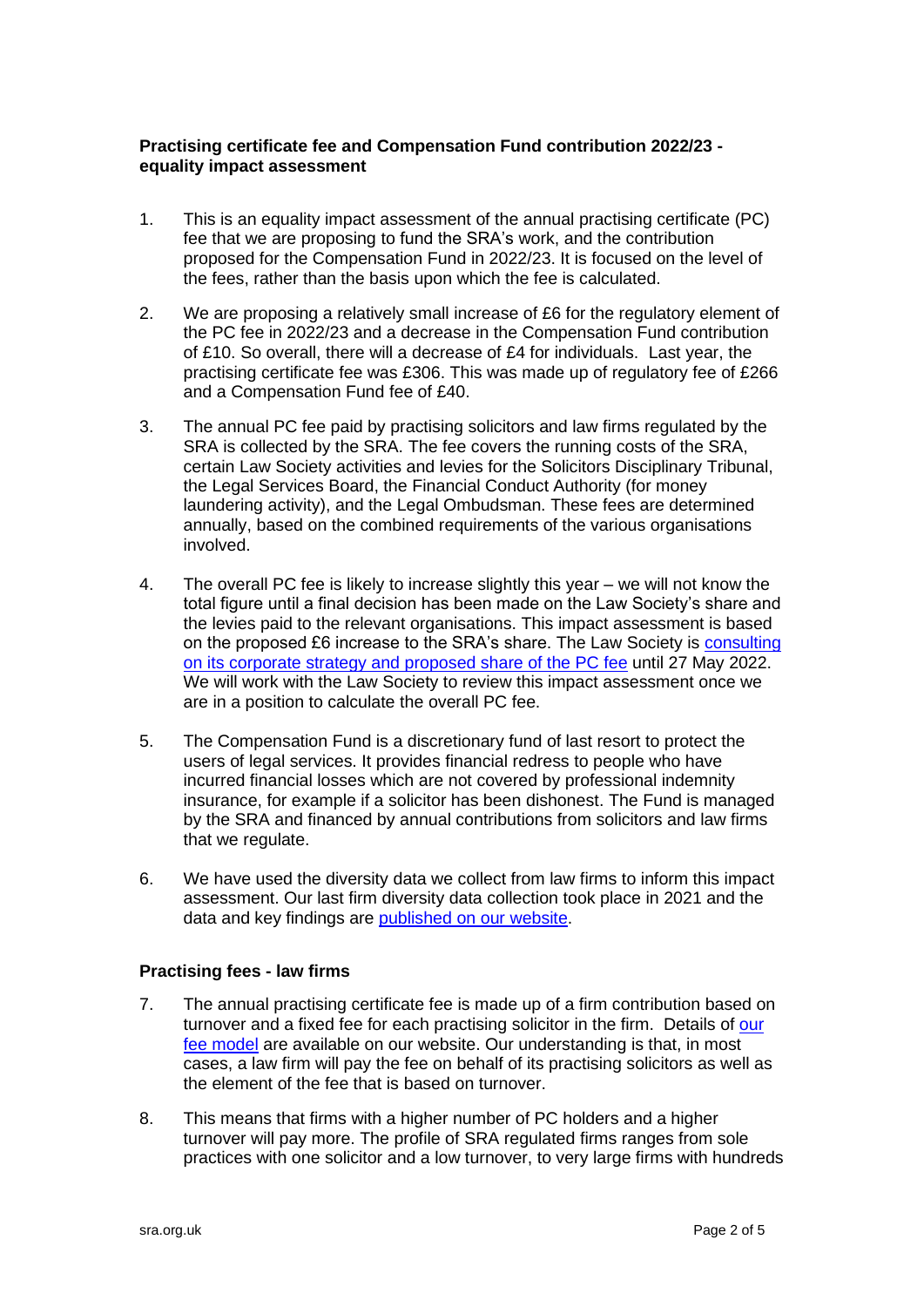of solicitors and a very high turnover. There is therefore a significant difference in the practicing fees paid by firms in the profession.

- 9. There are solicitors working in law firms and in other positions who pay their own practising certificate fee. For this reason, when determining the level of the fee each year, we make sure that the majority of fee income (60 percent) is generated from the firm fee, with the remaining 40 percent coming from the individual fee. This allows us to keep the PC fee to a minimum.
- 10. We are not proposing any change in our approach to the calculation of the firm contribution based on turnover this year. However, we are proposing to increase the individual PC fee by £6. For firms, this means a firm with 1,000 practising solicitors would see their fee increase by £6,000.
- 11. We know from our [firm diversity data](https://www.sra.org.uk/sra/equality-diversity/diversity-profession/diverse-legal-profession/) analysis, that there are differences in the diversity profile of the largest law firms (with 50+ partners), compared to the smallest (with one partner). In summary:
	- people aged between 35 and 54 are overrepresented at partnership level in the largest firms and those who are 55 and over are overrepresented in the smallest firms
	- women are underrepresented at partner level in firms of all sizes, but to a greater extent in the largest law firms
	- the proportion of partners from a Black, Asian and minority ethnic group is more than four times greater in one-partner firms than in the largest firms
	- the largest law firms have a smaller proportion of disabled lawyers
	- the largest firms have the greatest proportion of lawyers from a professional socio-economic background, and those who went to independent/feepaying schools.
- 12. Based on this, the largest law firms will pay more and in these firms, there is overrepresentation at partner level of White solicitors, male solicitors, those aged between 35 and 54, and those from a higher socio-economic background. There are variations in the profile of law firms for some of the other characteristics, but the numbers are smaller which makes it more difficult to draw reliable conclusions.
- 13. As mentioned above, there is a huge difference in the size and turnover of law firms that we regulate. And we recognise there are real financial challenges faced by some law firms - in particular the smaller firms and firms which provide less profitable legal services. We have therefore looked specifically at the diversity breakdown of these firms to understand if there is any potential adverse impact on solicitors working in those firms.
	- For firms which have 1 to 5 partners, our firm diversity data shows overrepresentation for Black and for Asian solicitors, for solicitors aged 55 and above and for men.
	- For firms which mainly undertake criminal work, there is overrepresentation of men, both Black and Asian solicitors and solicitors aged 45 and over.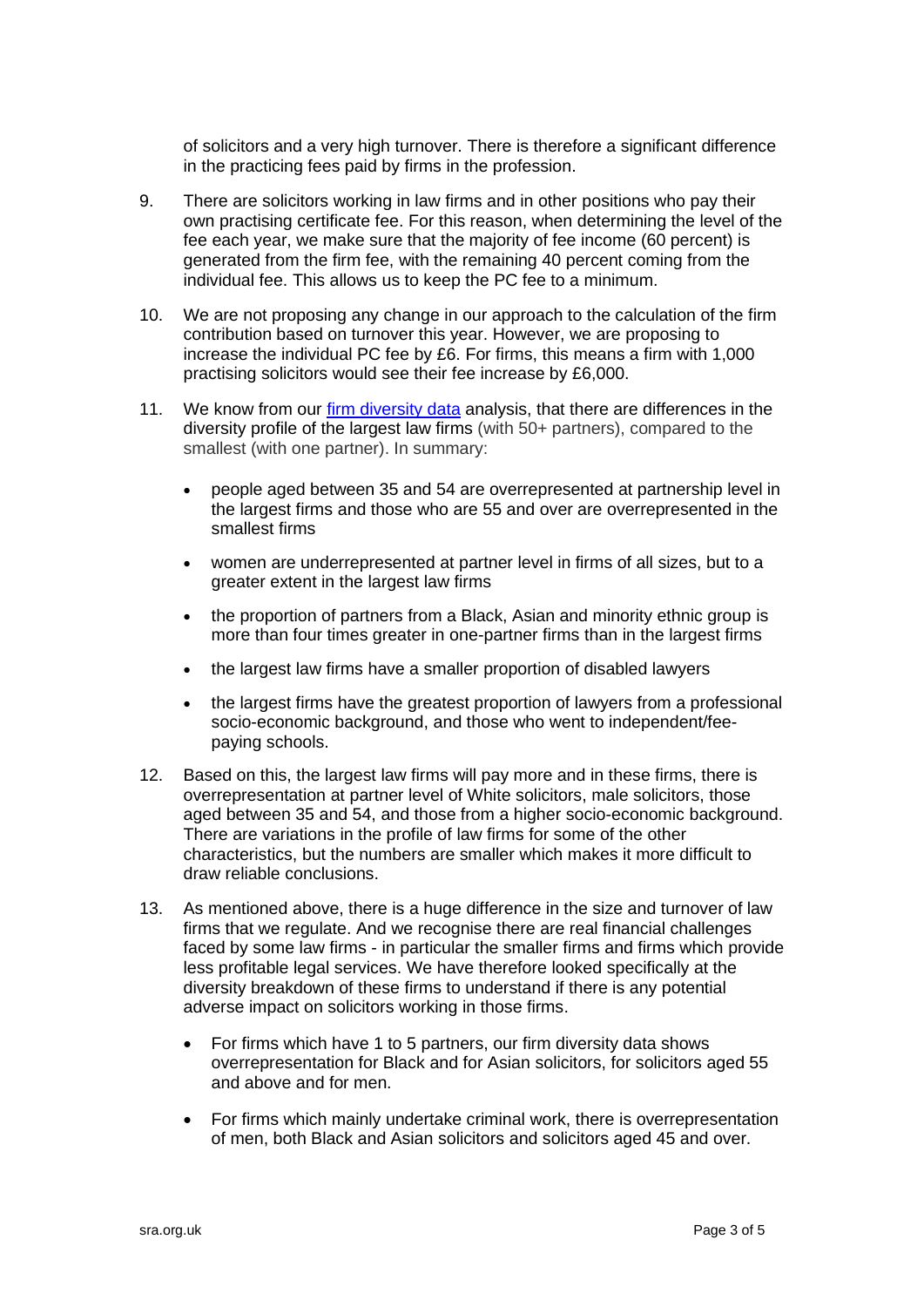14. Based on the assumption that solicitors in smaller firms and those working in certain work types (for example, criminal law) earn less than those in larger firms and those working in more profitable areas of law, the groups overrepresented in these sectors are likely to be impacted by an increase in the PC fee.

## **Practising fees – individual practising certificate**

- 15. The individual element of the practising fee is a fixed fee applicable to every practising solicitor and therefore is not intrinsically linked to an individual's means. This is why our approach is to keep the level of this fee as low as we can. The PC fee (without the Compensation Fund element) in 2016 was £290, which was reduced to £278 in 2017 and maintained at that level until 2021 when it was reduced further to £266.
- 16. It is likely that solicitors who are responsible for paying their own PC fee and those earning the least are likely to be impacted the most by an increase in the PC fee. We do not hold information about solicitors' earnings and cannot identify with certainty, what proportion of solicitors pay for their own PC. It is difficult therefore to identify with any certainty the profile of solicitors who might be impacted by having to pay the proposed increase. However, if we assume that solicitors in smaller firms and those working in less profitable areas are likely to be earning less, any impact is likely to fall on the groups referred to above.
- 17. Any potential impact on solicitors who are absent from work as a result of maternity, paternity, shared parental and adoption leave, is mitigated by our reduced fee policy.

## **Compensation Fund contribution**

- 18. The annual Compensation Fund contribution is set using careful analysis of the claims made against the Fund and its likely future exposure. We follow key [principles in setting the fee](https://www.sra.org.uk/mysra/fees/compensation-fund-contribution-level-principles/) each year, which were settled following consultation in 2020. These include collecting the contributions in a manageable way and being transparent about the costs involved.
- 19. The contribution is based on splitting the total monetary value required by the Compensation Fund into two. Half of the total is collected from law firms which hold client money, and the other half is collected from solicitors holding a practising certificate. The firm and individual fees are flat fees (ie they do not depend on income or turnover) and we are proposing to reduce both fees this year:
	- The firm fee will be reduced from £760 to £690
	- The individual fee will be reduced from £40 to £30
- 20. As with the individual practising certificate fee, our understanding is that most firms will pay the Compensation Fund fees due from the solicitors working for them. This means that the fees due from each firm will vary by size.
- 21. There will be a positive impact on the profession given the proposed reduction and this will help to mitigate the impact of the small rise proposed for the practising certificate. The reduction will not have an adverse impact on the